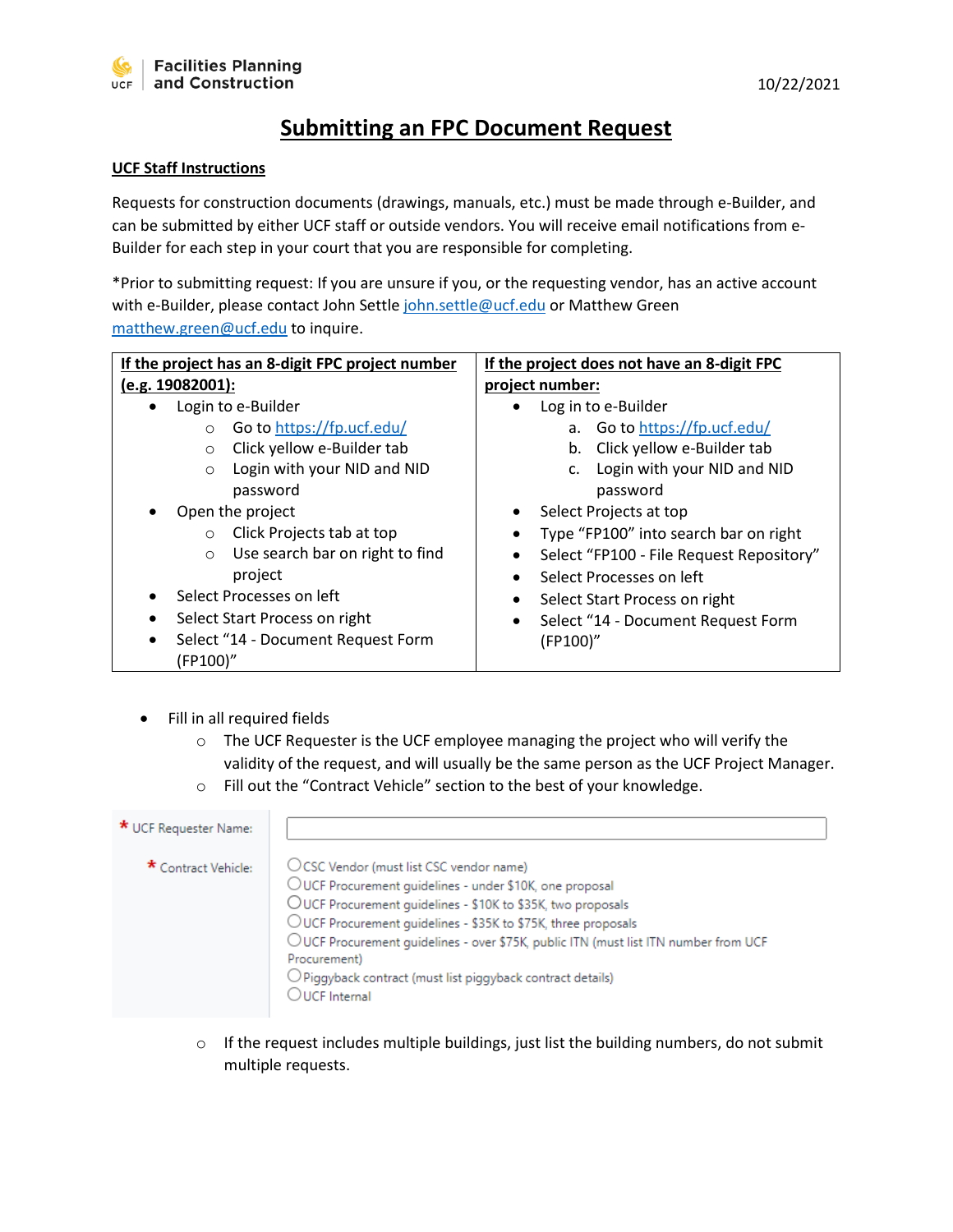| * Building Name:   | Multiple           |
|--------------------|--------------------|
| * Building Number: | 5, 21, 52, 80, 123 |

o Select the requesting business name from the drop-down menu. **If the vendor is not listed, select "Other" at the bottom of the drop-down menu. This will trigger a separate NDA step that the vendor will be notified about once the request form is finished and submitted.** 

| <b>Requesting Business Information</b>                                                                  |                                                                                                                                                                                                                                                                                                    |   |                                                    |  |
|---------------------------------------------------------------------------------------------------------|----------------------------------------------------------------------------------------------------------------------------------------------------------------------------------------------------------------------------------------------------------------------------------------------------|---|----------------------------------------------------|--|
| choose Other at the end of the list.                                                                    | Choose the name of the business requesting the files in the dropdown box below. If the business is not listed,                                                                                                                                                                                     |   |                                                    |  |
| * Requesting Business:<br><b>Requesting Business Name</b><br>(Other):                                   | If the business is not on this list, choose Other<br>at the bottom and type the business name<br>into the field below.<br>-- Please select an option --<br>$\checkmark$<br>Song & Associates<br>Starr Mechanical<br>Structural Technologies<br>Superior Hardware Products<br>Tampa Contract Floors | ۸ | * Contact Name:<br>* Business Service<br>Provided: |  |
| <b>Files Requested</b>                                                                                  | Tarkett                                                                                                                                                                                                                                                                                            |   |                                                    |  |
| * Building Name:<br>* Building Number:<br>* Room Number:<br>* Scope of Work:<br>* File Types Requested: | Terracon<br>Territo Electric<br>Thornton Tomasetti<br>TLC Engineering<br>Trane U.S.<br>Turner Construction Company<br>UCF Campus Client<br>Venergy Group<br><b>VMDO Architects</b><br><b>Walker Architects</b><br>Walter P. Moore<br><b>Yates Electric</b><br>Zyscovich Architects                 |   |                                                    |  |
|                                                                                                         | Other                                                                                                                                                                                                                                                                                              | ٧ |                                                    |  |

• After you fill in all the required fields for the request form, click the Submit button:



## **NDA Step (required if NDA not on file):**

• All requesting vendors are required to have an NDA on file in order to view construction documents, and the NDA form is built into this process. The vendor will "sign" the NDA by typing their name and position title, then select "NDA Signed" from the drop-down menu and click "Take Action."